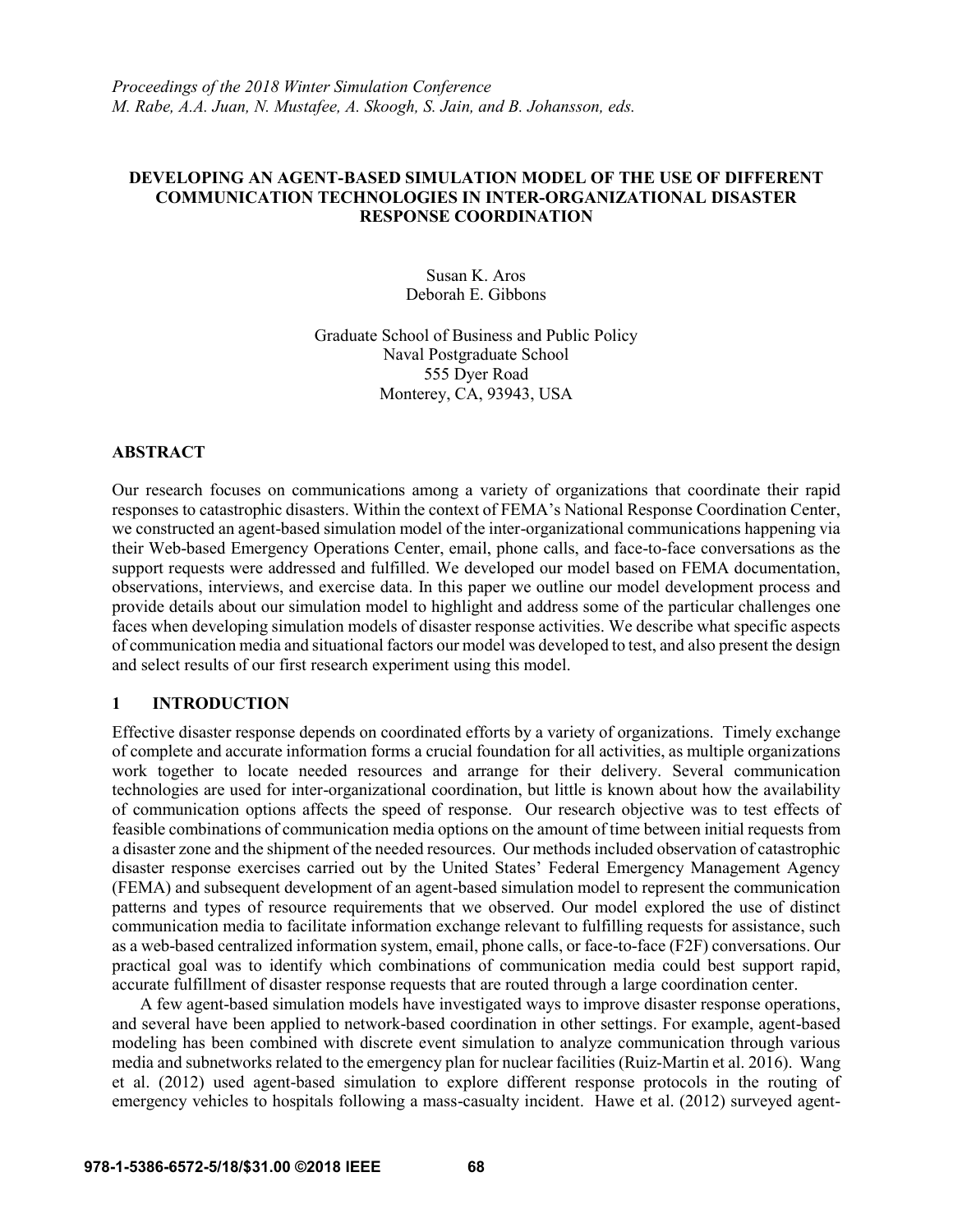based simulation modeling for large-scale emergency response, overviewing twelve different studies. Eight of these studies pertained to public health emergencies, and one each modeled building evacuation, an earthquake, and search and rescue. One of the studies (Saoud et al. 2006) simulated victim triage and routing to medical care to test the effects of several different variables on emergency response effectiveness including: the number of rescuers and victims, centralized vs. distributed response strategy, and the use of electronic vs. paper medical forms. The authors reported that "using electronic communication devices is better than traditional paper forms and reduces rescue delays" (Saoud et al. 2006). Our research complements prior work on disaster response coordination by focusing on complex, sometimes imperfect, communications using a variety of synchronous and asynchronous communication media.

### **2 DEVELOPMENT OF INITIAL MODEL**

We initially observed the activities of the U.S. Defense Logistics Agency (DLA) personnel during "Ardent" Sentry 14," the Department of Defense (DoD) portion of FEMA's Capstone 2014, a multi-agency catastrophic disaster response exercise. (This research was supported by DLA.) During this exercise, FEMA personnel and liaisons from many supporting organizations gathered in FEMA's NRCC to practice providing a coordinated response effort, as they do when activated for an actual emergency. Many other participants joined from their home or field locations, connecting remotely with live FEMA meetings and through other communication media. We observed the activities from DLA's Joint Logistics Operations Center, reviewed the FEMA National Incident Support Manual (FEMA 2011), and interviewed several people from DLA and FEMA. Our observations, interviews, and available FEMA documentation indicated that the flow of tasks during FEMA-coordinated disaster responses tended to be process-oriented (e.g. the flow of order processing shown in Figure 1) and hierarchical, with occasional glitches due to imprecise communication, email overload, or surges in demands on individual people. Although new informationmanagement software (Web-based Emergency Operations Center or WebEOC, by Intermedix) had been introduced to centralize information and communication, people were still often using phone calls, inperson discussions and email to communicate. Because the overall process was formalized and centralized, we modeled the highest level of coordination—the NRCC floor during the first 72 hours after initiation of requests for help following a catastrophic, no-notice disaster.



Figure 1: FEMA's Centralized Order Management and Tracking Process (FEMA 2011).

Following the completion of our initial model, we were able to observe another full-scale national disaster response exercise, this time observing within the NRCC. The intent was to validate our model and make any needed adjustments. We found instead that the communication network and handling of requests was far more complex than our initial research had indicated. The initial model focused on top-down, oneto-many information dissemination and group information sharing in meetings. While this type of information exchange does occur regularly in the NRCC, we discovered that direct interpersonal communications carries the details and facilitates the problem-solving that is necessary to meet specific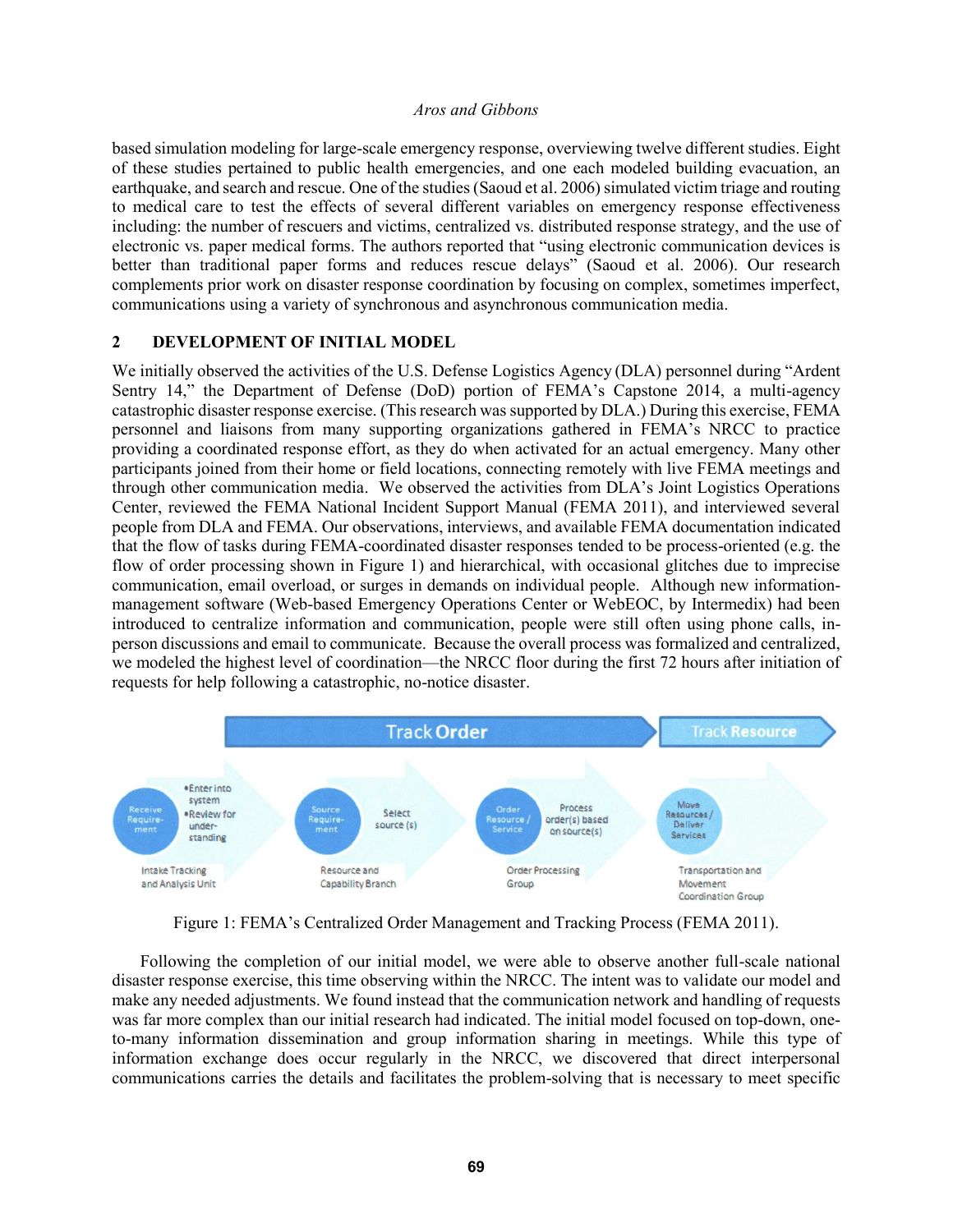needs. This discovery reinforced the necessity of direct observation or participation in actual events or activities when trying to construct realistic simulation models for aspects of disaster response operations.

### **3 CONCEPTUAL MODEL**

In the spring of 2015 we observed FEMA's annual national catastrophic disaster response exercise from within FEMA's NRCC. We shadowed the DLA liaison to FEMA, observed processes within the NRCC and the DLA, and conversed with people from FEMA and supporting organizations. Adoption of WebEOC had progressed since the prior year's exercise, yet we observed that a number of people struggled to find relevant information within WebEOC. Representatives often needed to leave their desks to ask or answer questions, and in those moments, they might miss incoming messages or phone calls. Picking up a phone call necessarily meant delaying attention to other issues, yet trying to solve complex problems through WebEOC was frustrating, time-consuming, and often required multiple exchanges. Fulfillment of nonstandard requests required iterative communications and often extensive problem-solving.

This observation of the exercise revealed that FEMA documentation was accurate from an overall process flow perspective, but the actual communications among participants were much more frequent and integral to the process than the documentation implied. In addition, the main communications of importance to the processing of the Mission Assignments (MAs, FEMA's term for the mechanism used to coordinate the response to a specific request for support) were largely informal, spontaneous phone calls, emails, and in-person conversations. Participants often required multiple communications per request/MA, and many communications were susceptible to disconnects that required follow-on discussion. This new information led us to develop a complex conceptual model of the communication network and handling of requests.

### **3.1 Communications Network, Avenues and Vehicles**

Figure 2 provides a pictorial representation of our conceptual model of the communication network for the coordination of a large-scale disaster response at the NRCC, including primary roles, communication avenues, and communication vehicles. This figure has three main areas: the state that is requesting disaster support (top left), FEMA (top), and the supporting organizations with representatives at the NRCC which we called "brokers" (bottom). The model includes communications taking place at the NRCC, so the state is not explicitly modeled, and communications that occur between FEMA and the State are modeled as a delay. Each of the boxes in the FEMA area of Figure 2 represent a functional area, or 'role' within FEMA. These roles are modeled as single entities even though some of the roles have multiple support personnel. (In most cases a single person in each role functioned as a gatekeeper for the requests being handled in that role, so representing each role with a single person is not a stretch.) In the bottom area, two kinds of brokers are specified: Tier 1 and Tier 2. A Tier 1 broker has direct access to WebEOC while a Tier 2 broker is supporting a Tier 1 broker for at least one type of request. (MAs cannot be assigned directly to a Tier 2 broker within WebEOC.) Different disasters can have different numbers and varieties of supporting organizations present, so we modeled the number of Tier 1 and Tier 2 brokers as changeable parameters. The arcs in the diagram represent the avenues through which communications occur, and the letters next to each arc (along with the color and type of arc) indicate which communication vehicles are used along these avenues. The numbers in parentheses identify the order in which different communication vehicles travel during the processing of requests. This is easiest to explain by describing the flow of communications and processing of the communications and activities as a request is handled.

A request for support first arrives to FEMA from the state using a Resource Request Form (RRF) communication vehicle. RRFs are first received by the Resource Support Section Chief (RSSC), who then sends them on to the Operations Support Group Supervisor (OSGS). The OSGS may determine that additional information is needed from the state, or possibly from a broker, in which case the OSGS initiates a Requests for Information (RFI) communication. Once the OSGS completes the processing of the RRF (including receiving back any outstanding RFIs), the RRF is sent on to the Resources and Capabilities Branch Director (RCBD) where an MA is created. The MA is then routed through the Mission Assignment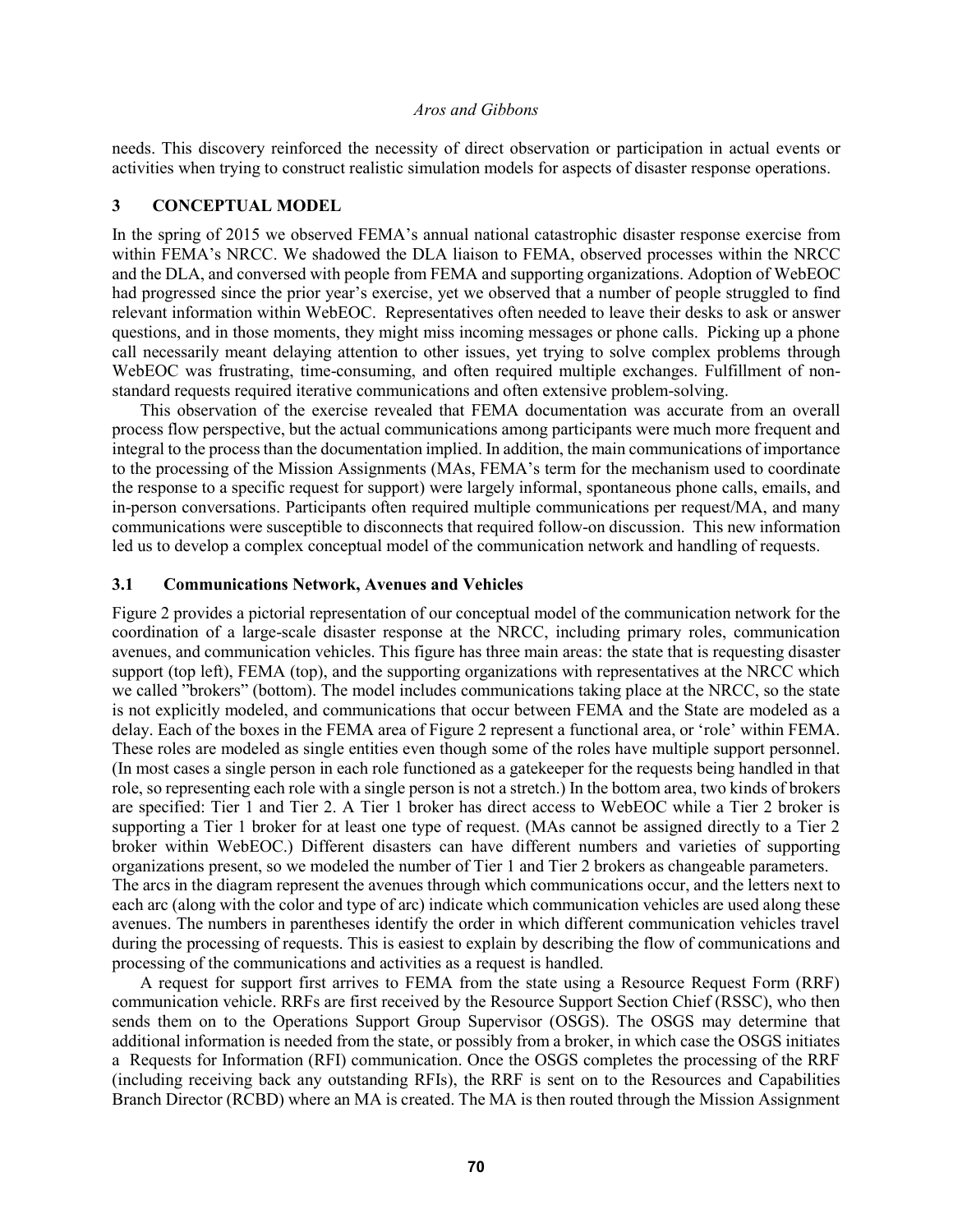Unit Leader (MAUL), back to the RSSC, and through the Office of the Chief Financial Officer (OCFO). Once all checks and approvals have been completed (including the approval of funding), the MA is sent to the appropriate Tier 1 broker (who will, if needed, then communicate this to a Tier 2 broker). Once a broker receives an MA, they may check with their supplier (which could just be their own organization located outside the NRCC) and will also communicate with FEMA's National Assets Unit Leader (NAUL) if more information is needed (represented as an RFI). Once all of the information pertaining to the MA's request is complete and correct, distribution orders are generated, the shipment initiated, and the MA is sent to the Transportation role to be tracked (and is deemed 'complete' relative to the scope of our model). "Complete and correct" information for an MA includes four pieces of information: (1) specific item information including all necessary details (e.g. SKU), (2) exact quantity needed, (3) the destination of the item(s), and (4) when the items are to be delivered. It can actually take several rounds of communication between a broker and the NAUL to get all of these details ironed out.

There are additional possible routes and communication vehicles as well. An increase in disaster preparedness planning has given rise to a "plan", worked out in advance between the state and FEMA, such that FEMA may create some MAs directly from the plan rather than waiting for an RRF to arrive from the state. These MAs can be fully processed, but nothing ships before the request is received from the state.

In addition to the formal MA process, Verbal Mission Assignments (VMAs) provide a way to expedite getting information about a request to a broker. When an RRF is initially received by FEMA (by the RSSC), a VMA can be communicated directly to a broker. A VMA provides an initial financial authorization as well as initial information on the request. When brokers receive VMAs, they communicate with their suppliers and the NAUL to sort out the necessary details. After everything has been clarified and agreed upon, the distribution orders can be created, the resource shipment initiated, and the information sent to the Transport group to start tracking the shipment.



Figure 2: NRCC Communications Network (Aros and Gibbons 2018).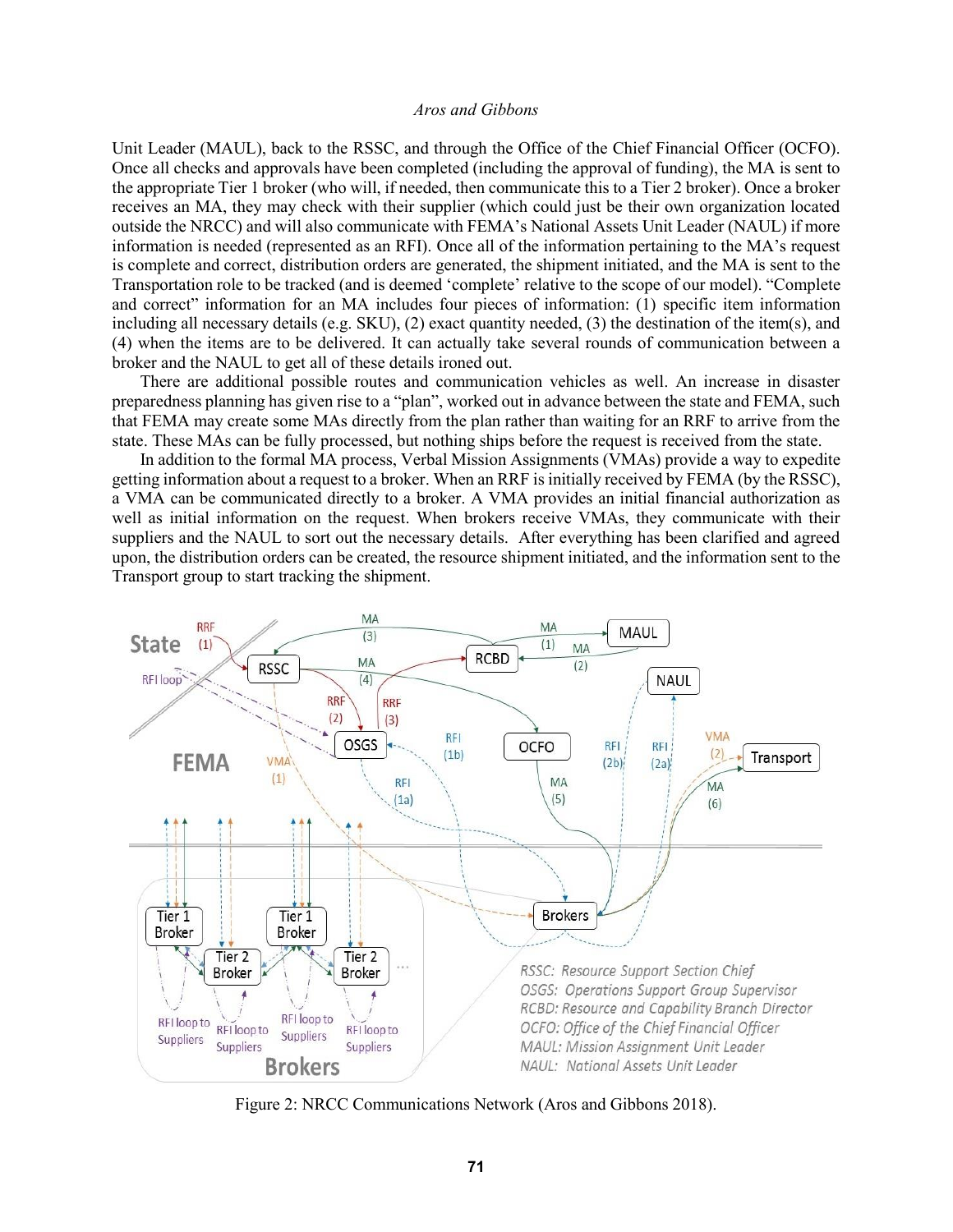## **3.2 Requests**

Another significant factor affecting the communications needed to fulfill a request is whether or not an advanced agreement has been put in place between a broker and FEMA for the fulfillment of a specific item or resource. This type of advanced agreement is called a Pre-Scripted Mission Assignment (PSMA) and it includes agreed-upon details about a particular resource. If a request comes in for which a PSMA is in place, fewer details need to be worked out, and the time to do so is reduced. Requests can only be initiated from the plan (i.e. have their MA created before the request arrives from the state) if they have a PSMA for the requested item, but not all requests for which a PSMA is in place will be initiated from the plan.

Many other requests that come in are for items that are more commonly needed; we model these as standard requests. And quite often in a real disaster response there are a few requests that are unusual, likely specific to a certain geographical location, population, or type of disaster. These items generally require significant additional research to determine what can be provided to meet the uncommon need, so we model these as non-standard requests. Requests also differ in terms of urgency. Three levels of urgency can be described as: Life-saving (resources need to save lives that are in imminent danger); Life-sustaining (resources needed to sustain those affected by the disaster); and High (resources to meet other urgent needs). We model life-saving requests as priority 1, life-sustaining as priority 2, and high as priority 3.

### **3.3 Communication Media**

We modeled four different communication media: the centralized information system (representing WebEOC), direct emails, direct phone calls, and face-to-face interactions. Each of these function differently. System and email communications hand off the request to the recipient (placed in queue), and emails are read before the system is checked for new requests (as was observed). For phone calls and faceto-face communications, synchronous communication commences if the recipient is not already on a call or in a conversation (interrupting any work they may be doing) but a short delay is added for face-to-face to represent walking time. If a phone call can't be initiated, the request is added to the recipient's voicemail queue (which is attended to before the email queue). If a face-to-face recipient is in another conversation the initiator waits, but if the recipient is absent the initiator returns to their place (another brief delay) and initiates another form of communication. Each richer form of communication is modeled as having a higher probability of successfully completing and correcting each necessary piece of information for a request.

MAs are routed within the computer system and RFIs are usually conducted via email, but agents can choose to use richer communication media (escalate communications to phone calls or face-to-face) if they need a lot of additional information for a request, several communication attempts have failed to obtain the necessary details, or the request has lingered for a while.

### **4 COMPUTER SIMULATION MODEL**

We chose to use the agent-based simulation modeling methodology because the agents in our communication network make decisions about which communication media to use to communicate about a request. We developed our model using NetLogo 5.1.0 due to its flexibility, relative ease of use, dashboard feature, and BehaviorSpace utility for the development and execution of large experiments.

We modeled each of the roles shown in Figure 2 as an agent. Each need requested by a state was modeled as a master request agent, and every communication vehicle was modeled as a request item agent. By the time a master request was fully completed (shipping had been initiated), it had associated with it 1 RRF request item, 1 MA, 0 or 1 VMAs, and possibly multiple RFIs. Along with the construction of the model, we developed a model dashboard with animation to allow a user to easily adjust many parameters of interest, and to watch as communications happen and requests are fulfilled. Two particular challenges associated with the model development were model parameterization and model verification and validation, which we address subsequently.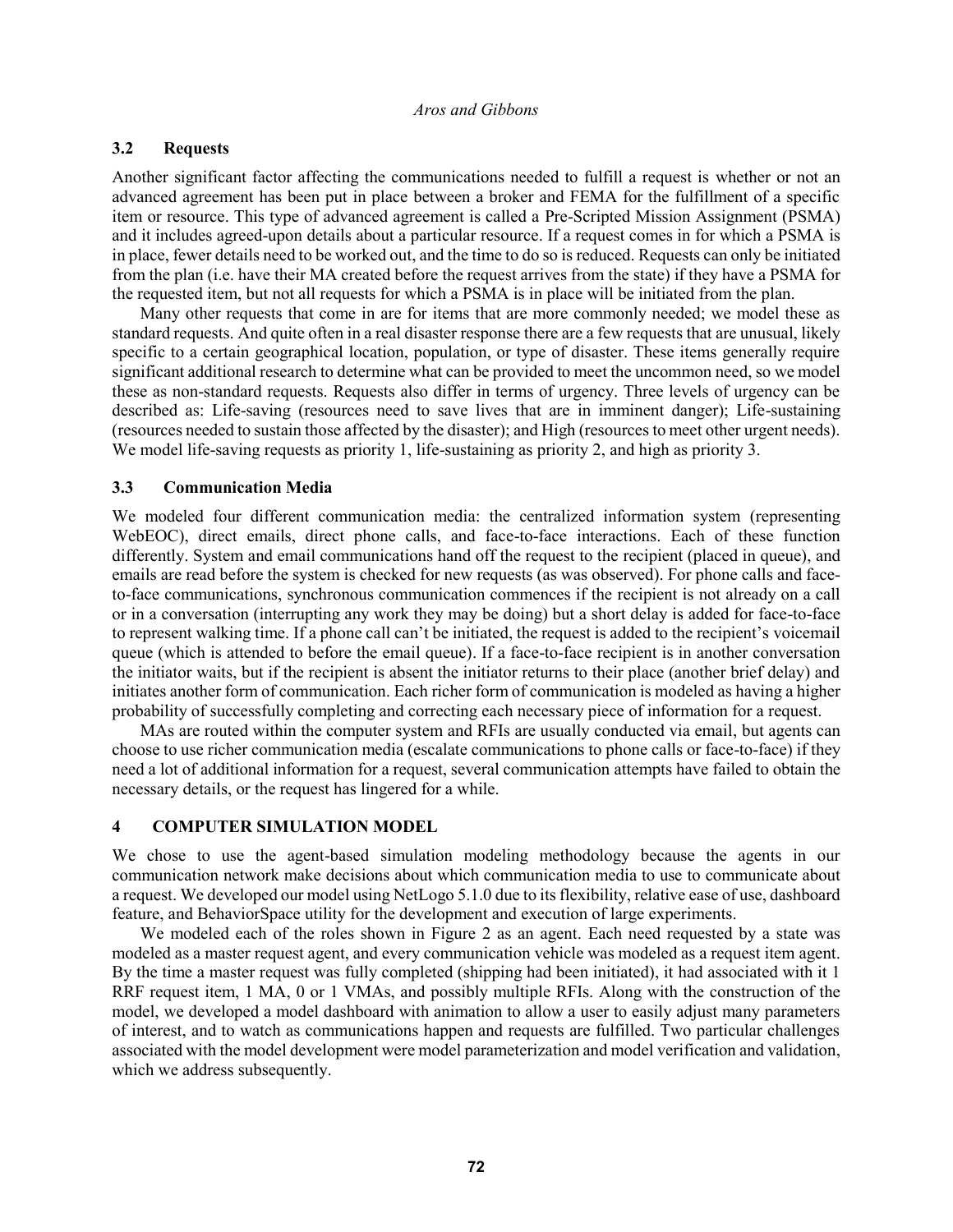## **4.1 Model Dashboard**

A snapshot of the simulation model dashboard is shown in Figure 3. People positioned in a diagonal across the middle are the FEMA roles; those in the inner circle are Tier 1 brokers; and those in the outer circle are Tier 2 brokers. A star represents an agent in a phone call, and an X represents the agent in a face-to-face interaction. Triangles are request item agents waiting to be addressed in someone's queue.



Figure 3: NetLogo Simulation Model Dashboard.

The dashboard also allows for the easy manipulation of different model parameters of interest. The number of each type of broker can be selected here, which determines the total network size. The number of requests, and the percent of requests that will be initiated from the plan (percent of all PSMA requests) can be controlled to simulate different sizes of disasters and different levels of advanced planning. Each different communication medium (outside of the CIS) can be allowed or not allowed, as can the escalation of communications. The state can be either proactive (sending RRFs sooner) or reactive (sending RRFs later), relative to the default timing of RRF arrivals. The time at which the possible delivery locations have been decided upon (response staging locations that can receive the delivery of requested items) can be changed. And the relative skill level of the personnel at the NRCC can be varied to see the effects of more or less training (represented as shorter or longer task times).

## **4.2 Model Parameterization**

When coding a simulation model representing an aspect of disaster response operations, choosing the right value for the various parameters in the model becomes a significant challenge. The primary reason for this is the stark scarcity of data for many aspects of disaster response operations. Our primary source of numerical data was the exercise data that was available from WebEOC following the exercise we observed, which consisted of MA information. Combing through the MA information yielded data for several aspects of our model. To estimate parameter values for all of the model parameters for which we did not have numerical data we developed good estimates of parameter values based on a combination of our observations, conversations with subject matter experts, and educated guesses.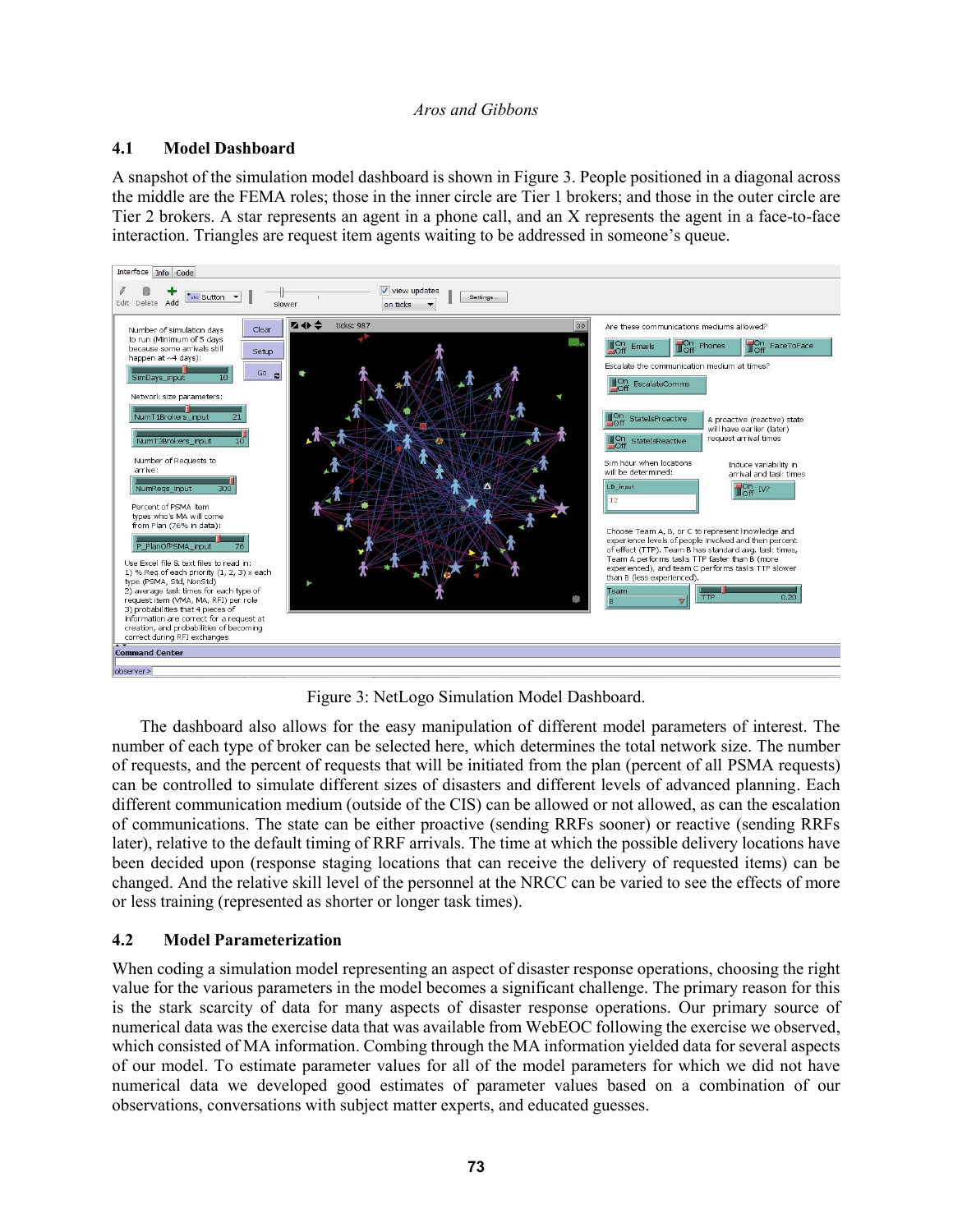#### **4.2.1 Parameterization from Exercise Data**

Most MAs from the exercise contained a single resource request; however, some had multiple requests 'bundled' within them which were referred to as Mission Assignment Task Orders (MATO). We analyzed the MA request data two ways: with each MA counting as one request, and with each MATO/MA counting as one request which give two different counts of requests. We used this information to determine the range of possible requests allowed in the model (100 to 300).

Most of the MA data from the exercise also had information about whether or not a PSMA had been used, whether or not the MA was initiated from the plan, when the MA was created relative to the time of the simulated disaster onset, and the urgency of the request. We used this data to determine the values used for the percent of overall requests that were PSMA requests and the percent of those that were initiated from the plan. (We had to estimate the percent of non-PSMA requests that were non-standard vs. standard: we assumed 3% of all requests were non-standard.) We also used this data to determine the proportion of requests assigned each priority level, and also to distribute the arrival of these over the first 96+ hours postdisaster.

The MA data also allowed us to determine how many support agencies were assigned MAs, informing the range of Tier 1 brokers we allowed in the model (12 to 30). The number of MAs assigned to each broker varied significantly, with a few brokers receiving many of the MAs while many other brokers received few MAs; we distributed request assignments across brokers accordingly. (Since, by definition, Tier 2 brokers do not receive MAs within WebEOC, we had no actual data regarding numbers of Tier 2 brokers or the number of requests that would be assigned to each, so we had to estimate the range of Tier 2 brokers to use (5 to 10) and the varying number of requests assigned to each.)

### **4.2.2 Parameterization Estimation**

For a number of parameters in the model there was no available data to directly determine the correct parameter values. For these parameters we had to develop values based on a combination of our observations during the exercise, conversations with subject matter experts, and educated guesses. These parameters primarily consisted of task times, probabilities that each piece of information was correct when the request 'arrived' (was created), and the probability that each piece of information became complete and correct after being worked on or communicated about.

We developed initial estimates of task times for each role by taking into consideration what type of work was being performed by that role and recalling our observations during the exercise. For example, if the role was primarily performing data entry, such as when the RCBD is converting an RRF to an MA, task times are shorter and more consistent across the different request types (PSMA, Standard and Non-Standard); in contrast, where conversations must be conducted to iron out the details of a request or research must be performed to determine how a request could be fulfilled, task times are quite different for the different types of requests. Once these estimates were developed, we discussed them with personnel involved in both the response exercise and actual disaster responses.

When developing estimates for the probabilities of information being complete and correct initially we considered the type of request, the type of information, and where the request was generated, focusing on ensuring that the relative differences made logical sense. (We also checked with personnel involved in both the response exercise and actual disaster responses to ensure that the estimated values seemed appropriate.) For example, the probability of a non-standard request's item details being fully complete and correct in the initial request is very low (10%) while the same information for a PSMA request generated from the plan is quite high since it was based on an advanced agreement (90%). However, the likelihood of the exact quantity information initially being complete and correct in a PSMA request generated from the plan is relatively lower than the same information coming initially from the state (20% vs. 50%).

When developing estimates for the probabilities of information becoming complete and correct following being researched or discussed we again took into consideration the role that was doing the work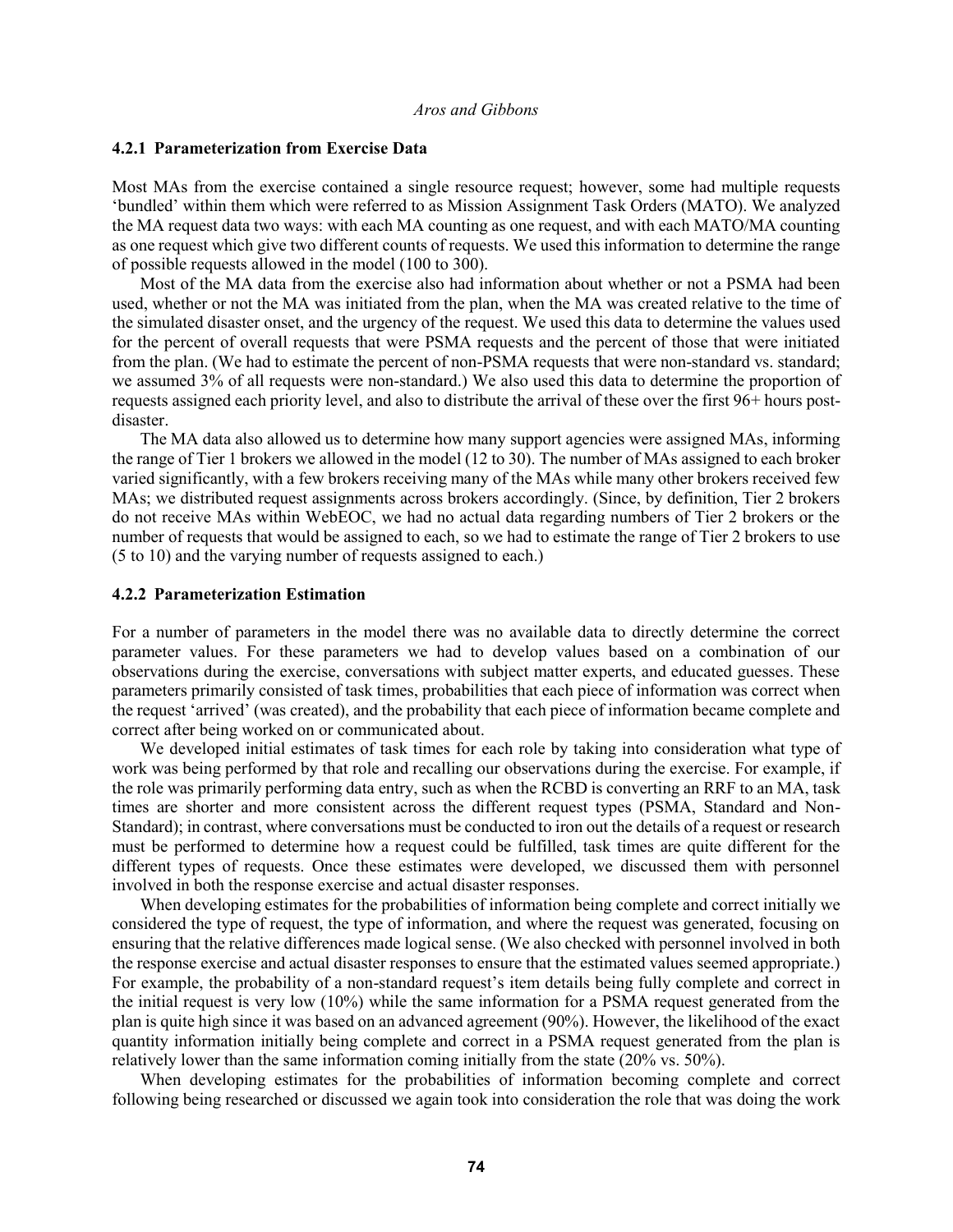or initiating the communication, keeping the focus on ensuring that the relative differences made logical sense (and also discussing these with knowledgeable participants). For example, the probability of item, quantity or delivery timing information becoming complete and correct after an RFI to the state is relatively low (20%) since this often consists of gathering more general information about the need, while the probability of any of this information becoming complete and correct after being processed or discussed by the primary broker or FEMA's NAUL is a fair bit higher (50%) since they are focused on finalizing the exact details pertaining to the request. The probabilities of destination information becoming complete and correct are modeled differently though, since the probability of correct destination information is zero before the primary disaster distribution staging locations have been determined, and quite high after that time (90%).

### **4.3 Model Verification and Validation**

Verification consists of "determining that a simulation computer program performs as intended", and validation consists of "determining whether the conceptual simulation model (as opposed to the computer program) is an accurate representation of the system under study" (Kleijnen 1995). Verification and validation (V&V) of an agent-based simulation model is difficult even in the best of circumstances. Our simulation model is a representation of a real environment that does not operate continuously or regularly (and data on the output metrics was not available). This made it impossible to use the most prevalent type of model validation: empirical validation comparing the output data from the simulation model against output data from the real system. In addition, "there is no comprehensive tool set for verification and validation of agent-based simulation models", particularly due to the fact that "there is a wide variety of application domains of ABMS" (Gürcan et al. 2013). There have been several frameworks for V&V proposed across different domains; however, not all are appropriate for our situation since different domains may have a different fundamental purpose for model construction, different methodologies to guide model construction, and different intended uses of the completed model. To guide the V&V of our simulation model, we used the framework for "simulation models in operations research" presented by Kleijnan (1995).

Lacking empirical data on the time from request arrival to the requested resources being shipped, and requiring accuracy in the process model, we focused on ensuring the validity of the conceptual simulation model and the model parameters used in the computer simulation model. As described previously, we made every effort to ensure that our conceptual model aligned with the real situation being modeled. As the exercise progressed, as well as after the exercise, we continued asking questions of the exercise participants and revising our conceptual model. Where possible we based parameter values on exercise data. Where data was unavailable, we made every effort to ensure that our model parameters were realistic according to subject matter experts, and that we maintained realistic relative values when compared against related parameters in the model. Kleijnen noted that the only "perfect model would be the real system itself," and that validation needs to focus on making the model "good enough, which depends on the goal of the model" (Kleijnen 1995). Since the goal of our model was relative performance under different scenarios, rather than precise prediction of the values of the output data, we determined that all of our validation efforts ensured that our model was 'good enough' for our purpose.

Our model verification was maintained through incremental model development, where we verified the functionality of each section of added code before starting the next section. The code was heavily commented to maintain a clear understanding of what each section of code was designed to do. Animation was used to verify several aspects of the model functionality, and error checking routines were regularly employed to catch possible errors as the code grew more complex. These practices align with several of the techniques for verification mentioned by (Kleijnen 1995) including "good programming practice", "verification of intermediate simulation output", and animation.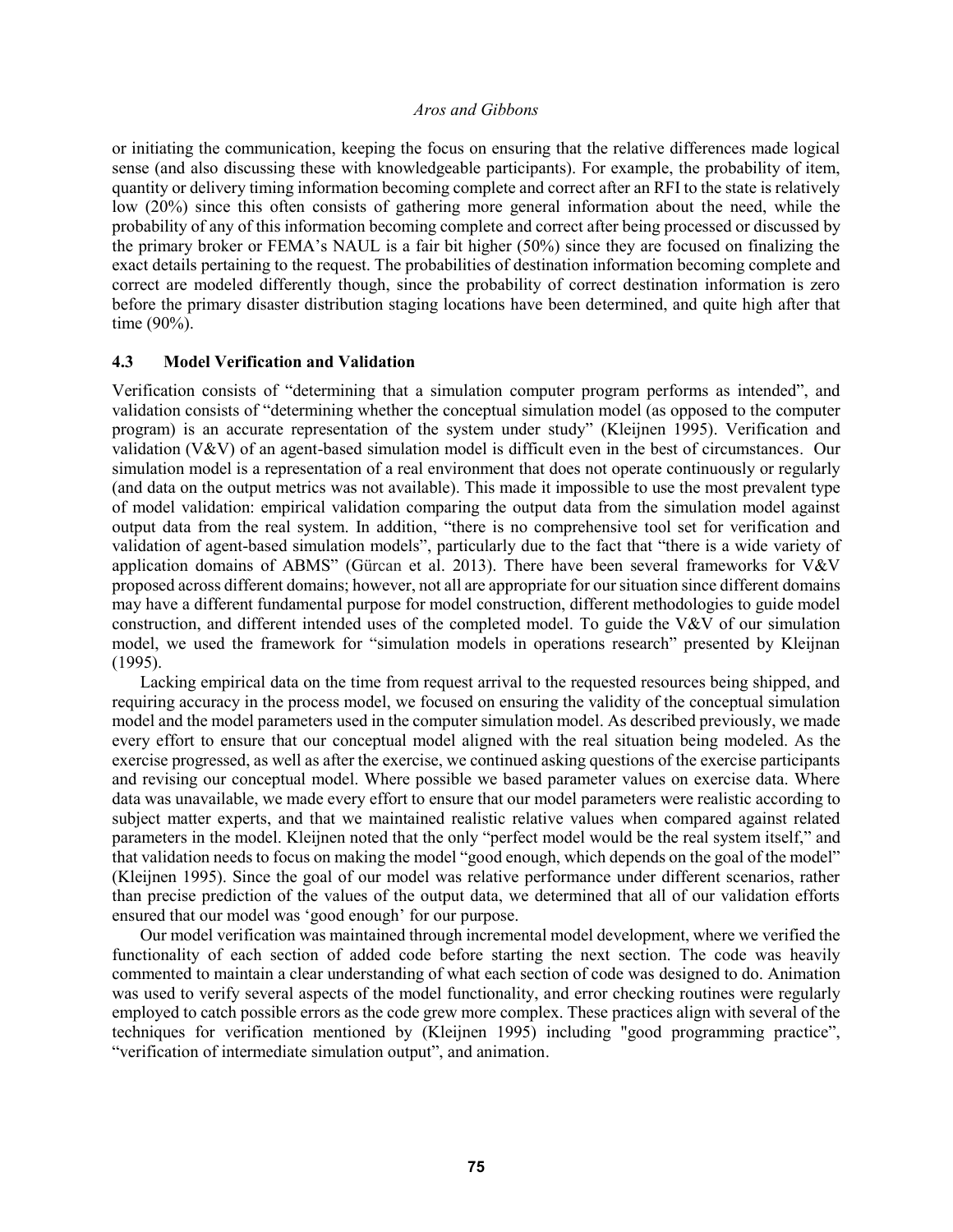## **5 INITIAL EXPERIMENT AND RESULTS**

Our initial experiment asked which communication technologies are more effective additions to the centralized information system (CIS) for processing disaster response requests. Our baseline condition was use of only the CIS, assuming that all players, including every supplier and the state as well as FEMA personnel and all brokers, were able to use the CIS. We then systematically tested effects of all combinations of emails, phone calls, and F2F discussion. In cases where additional communication was allowed (not CIS only), we tested effects of escalating communications from email to phone calls or F2F discussions, or moving from phone calls to F2F discussions.

We developed a full factorial experiment to test effects of all combinations of media options and escalation of communications. We varied the network size by varying the number of Tier 1 brokers (12, 21, and 30) and Tier 2 brokers (5 and 10), the overall number of requests (100, 200, or 300), and the percentage of requests that had PSMAsin place (42%, 55% or 68% PSMAs). We ran 20 instances of every combination of input parameters, recording as our primary performance metric the average Need Flow Time (the average duration from when a need was presented by the state to FEMA through an RRF to when the shipment was initiated), within each type of request (PSMA, Standard, Non-standard). Additional metrics included Request Flow time (the average duration from when a request "arrived" to FEMA, whether in the form of an RRF or an MA created from the plan, to when the shipment was initiated) averaged within each type of request, and also averaged across all requests (denoted Request Duration). Several performance metrics were highly correlated, and we used factor analysis to identify the data structures. This produced a six-item scale (alpha = 0.91) indicating a Global Flow time which we then used as an overall performance metric.

## **5.1 Effect of Reliance on CIS**

Results indicate that exclusive reliance on a CIS for information exchange slows the fulfillment of requests, as compared with scenarios in which direct interpersonal communication was possible. We found that mean flowtimes using the CIS only were longer than mean flowtimes when any direct communication media were available, and this result was consistent across all request types: PSMA (273.87 vs. 199.52), Standard Requests (467.59 vs. 295.95), and Non-standard Requests (1542.32 vs. 1268.08). Forcing people to communicate solely through the CIS lengthened response times across scenarios, and the benefit of having at least one direct communication medium option outside the CIS transcends different network sizes and configurations, as well as different percentages of requests having PSMAs (see Figure 4). (The "Broker Network Indicator" denotes the network configuration with respect to the number of Tier 1 and Tier 2 Brokers. Networks 1 to 3 have 12, 21 and 30 Tier 1 brokers, respectively, with 5 Tier 2 brokers; networks 4 through 6 are similar but with 10 Tier 2 brokers).

## **5.2 Effects of Number of Interpersonal Communication Options**

Having established that sole reliance on the CIS is not likely to be as effective as allowing supplemental interpersonal communication, how might the total number of available communication media options, regardless of which media they are, influence request flow times? Table 1 shows means for PSMA Need Flow Times, Standard Need Flow Times, and Non-Standard Need Flow Times given availability of zero to three direct interpersonal communication media. Subscripts in each row indicate statistical differences among means on that row. Means that have the same subscript are not statistically different from each other. Means that do not share a subscript are statistically different. Mirroring the graphs and *t*-tests presented above, given 42% PSMAs, the flow times are significantly higher when no interpersonal communication media are available (subscript a). PSMA flow times are higher with one medium (subscript b) than with two (subscript c), but for standard and non-standard requests, there is no significant change in flow times as more than one communication medium becomes available. This pattern of results is robust across increases in the proportion of requests that have PSMAs.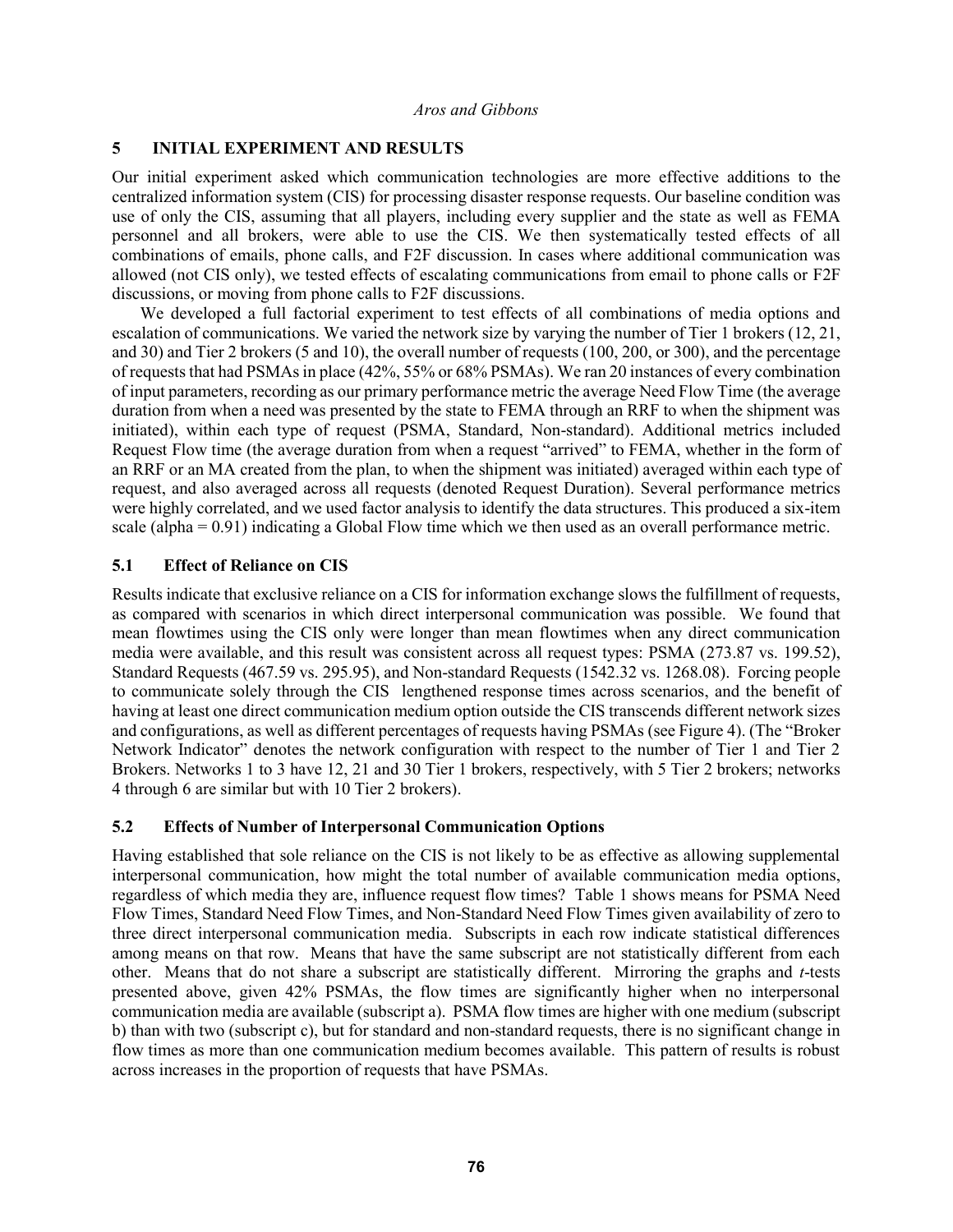

Figure 4: Mean Global Flow Time by Percent PSMAs, Broker Network and CIS Reliance.

Table 1: Mean Need Flow Times Given Availability of Zero to Three Interpersonal Communication Media, Separated by Percentage of Requests That Have PSMAs.

|                                                                           | Number of Direct Communication Media                                     |                                                                          |                                                                          |                                                                        |  |  |  |
|---------------------------------------------------------------------------|--------------------------------------------------------------------------|--------------------------------------------------------------------------|--------------------------------------------------------------------------|------------------------------------------------------------------------|--|--|--|
| Given 42% PSMAs                                                           | $\theta$                                                                 |                                                                          |                                                                          | 3                                                                      |  |  |  |
| PSMA Need Flow Time<br><b>Std Need Flow Time</b><br>NonStd Need Flow Time | 288.0863 <sub>a</sub><br>516.0437 <sub>a</sub><br>1578.5160 <sub>a</sub> | 239.8074 <sub>b</sub><br>292.6571 <sub>h</sub><br>1240.2071 <sub>b</sub> | 219.4475 <sub>c</sub><br>283.8168 <sub>b</sub><br>1246.6716 <sub>b</sub> | $228.1518_{\rm bc}$<br>277.7026 <sub>b</sub><br>1240.6580 <sub>b</sub> |  |  |  |
|                                                                           |                                                                          | Number of Direct Communication Media                                     |                                                                          |                                                                        |  |  |  |
| Given 55% PSMAs                                                           |                                                                          |                                                                          |                                                                          | 3                                                                      |  |  |  |
| PSMA Need Flow Time<br><b>Std Need Flow Time</b><br>NonStd Need Flow Time | $276.8619_a$<br>463.7952 <sub>a</sub><br>$1549.8131_a$                   | 202.5239 <sub>b</sub><br>283.4535 <sub>b</sub><br>1265.8917 <sub>b</sub> | 188.5897 <sub>c</sub><br>275.1745 <sub>b</sub><br>1261.0228 <sub>b</sub> | $192.7211_{bc}$<br>268.7213 <sub>b</sub><br>1257.2443 <sub>b</sub>     |  |  |  |
| Given 68% PSMAs                                                           | 0                                                                        | Number of Direct Communication Media<br>3                                |                                                                          |                                                                        |  |  |  |
| PSMA Need Flow Time<br><b>Std Need Flow Time</b><br>NonStd Need Flow Time | $256.6691_a$<br>422.9214 <sub>a</sub><br>1498.6237 <sub>a</sub>          | 181.3944 <sub>b</sub><br>328.5300 <sub>b</sub><br>1301.0236 <sub>b</sub> | $166.9812_c$<br>320.2099 <sub>b</sub><br>1299.3615 <sub>b</sub>          | $172.7935_{\rm bc}$<br>316.9584 <sub>b</sub><br>1289.2204 <sub>b</sub> |  |  |  |

*Note: Values in the same row and sub-table not sharing the same subscript are significantly different at p < .01 in the two-sided test of equality for column means. Tests assume equal variances. Tests are adjusted for all pairwise comparisons within a row of each innermost sub-table using the Bonferroni correction.*

# **5.3 Direct Effects of Specific Communication Media**

Across all levels of PSMA requests, controlling for number of requests and numbers of Tier 1 and Tier 2 brokers, we found that the use of email reduced flow times for all four outcome measures (see Aros & Gibbons 2018). For example, allowing people to supplement the online system with email reduced the average time to complete a standard request by 79 minutes. Phones and F2F options were helpful for all except PSMA requests, and they were particularly valuable for non-standard requests.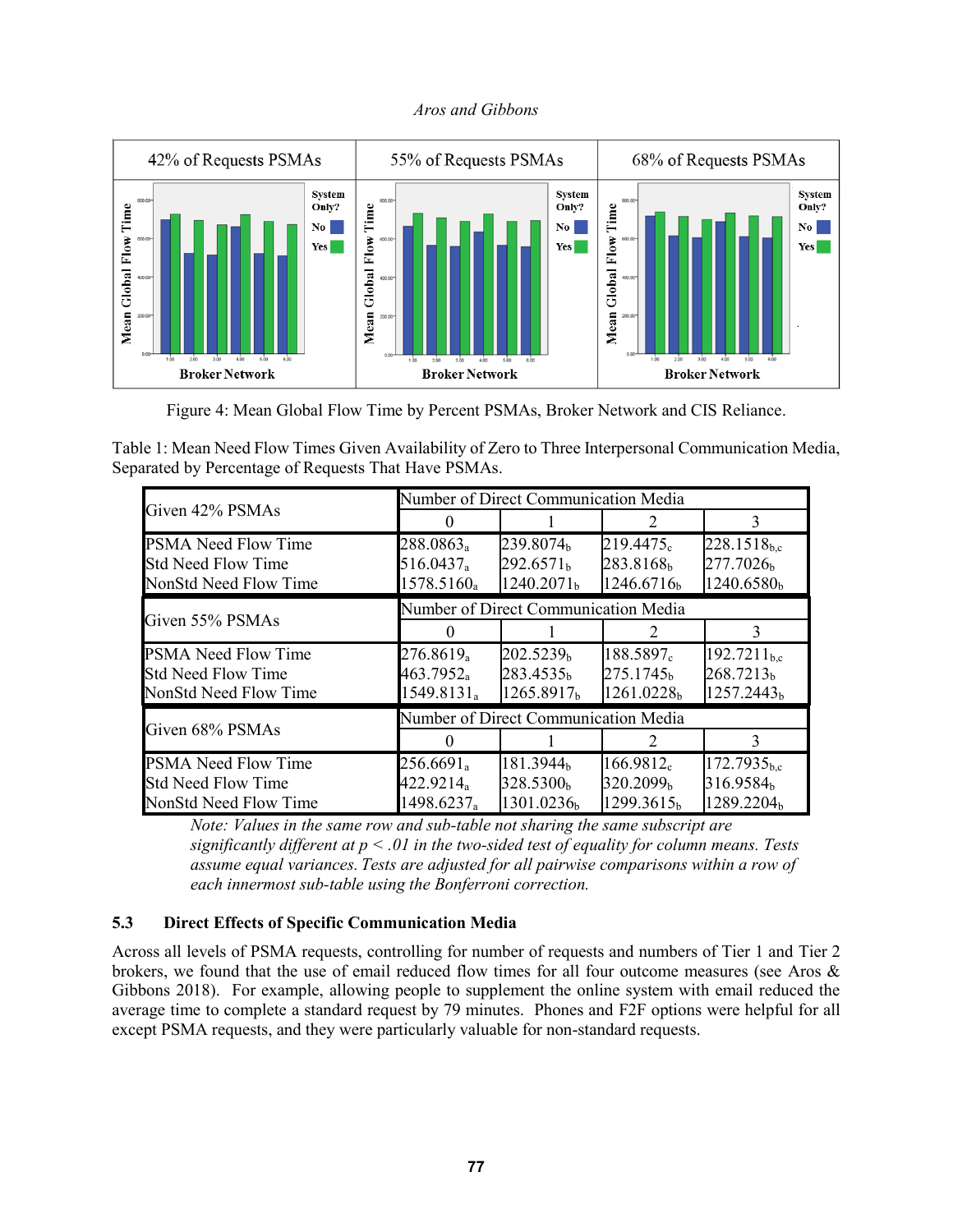## **5.4 Effects of Communication Options in Combination**

For PSMA and standard requests, singular use of email or joint use of email and F2F conversations to supplement the online system produced the fastest mean flow times. For non-standard requests, F2F conversations lowered flow times slightly (see Table 2).

Table 2: Effects of Combinations of Communication Options on Need Flow Times for Different Percentage of Requests Using PSMAs.

| Flow times from initial processing of state's request<br>to ship time given $42\%$ , $55\%$ , and $68\%$ PSMAs |              |        |              |        |                  | <b>PSMA</b> Need<br>Flow Time | <b>Std Need</b><br>Flow Time | NonStd Need<br>Flow Time |
|----------------------------------------------------------------------------------------------------------------|--------------|--------|--------------|--------|------------------|-------------------------------|------------------------------|--------------------------|
| F <sub>2F?</sub>                                                                                               | $\mathbf{0}$ | Phone? | $\mathbf{0}$ | Email? | $\boldsymbol{0}$ | 288.09                        | 516.04                       | 1578.52                  |
|                                                                                                                |              |        |              |        |                  | 276.86<br>256.67              | 463.80<br>422.92             | 1549.81<br>1498.62       |
|                                                                                                                |              |        |              |        | $\mathbf{1}$     | 173.84                        | 254.92                       | 1242.14                  |
|                                                                                                                |              |        |              |        |                  | 148.77<br>135.58              | 252.07<br>288.96             | 1278.23<br>1293.88       |
|                                                                                                                |              |        | 1            | Email? | $\overline{0}$   | 260.98                        | 316.65                       | 1230.32                  |
|                                                                                                                |              |        |              |        |                  | 218.03                        | 304.75                       | 1258.82                  |
|                                                                                                                |              |        |              |        |                  | 195.65                        | 356.14                       | 1305.52                  |
|                                                                                                                |              |        |              |        | $\mathbf{1}$     | 214.97                        | 285.12                       | 1236.52                  |
|                                                                                                                |              |        |              |        |                  | 183.79<br>165.27              | 275.76<br>323.09             | 1277.54<br>1296.64       |
|                                                                                                                | 1            | Phone? | $\mathbf{0}$ | Email? |                  |                               |                              |                          |
|                                                                                                                |              |        |              |        | $\boldsymbol{0}$ | 284.60<br>240.77              | 306.41<br>293.54             | 1248.17<br>1260.63       |
|                                                                                                                |              |        |              |        |                  | 212.96                        | 340.50                       | 1303.68                  |
|                                                                                                                |              |        |              |        | $\mathbf{1}$     | 174.13                        | 255.66                       | 1250.37                  |
|                                                                                                                |              |        |              |        |                  | 150.38                        | 249.26                       | 1246.56                  |
|                                                                                                                |              |        |              |        |                  | 136.75                        | 285.12                       | 1294.42                  |
|                                                                                                                |              |        | 1            | Email? | $\boldsymbol{0}$ | 269.25                        | 310.67                       | 1253.12                  |
|                                                                                                                |              |        |              |        |                  | 231.60                        | 300.50                       | 1258.97                  |
|                                                                                                                |              |        |              |        |                  | 198.92                        | 352.42                       | 1307.02                  |
|                                                                                                                |              |        |              |        | $\mathbf{1}$     | 228.15                        | 277.70                       | 1240.66                  |
|                                                                                                                |              |        |              |        |                  | 192.72                        | 268.72                       | 1257.24                  |
|                                                                                                                |              |        |              |        |                  | 172.79                        | 316.96                       | 1289.22                  |

## **6 DISCUSSION AND ONGOING RESEARCH**

Our agent-based simulation model represents an inter-organizational communication network working together to quickly respond to critical needs following a catastrophic disaster. We developed our model based on activities and communications observed at FEMA's National Response Coordination Center. In this paper we have presented details of the model and model development, especially addressing some of the most challenging aspects of simulation model development for disaster response: data availability and model validation. We presented our initial experiment, key results pertaining to the benefit of direct communication media options, and the robustness of these results across scenarios and levels of advanced planning (seen in different percentages of requests having PSMAs developed in advance of the disaster). These results indicate that at least one alternative communication channel should be provided to supplement the web-based information hub when multiple organizations need to coordinate their response efforts. The ability to discuss complex and non-standard requirements is particularly crucial.